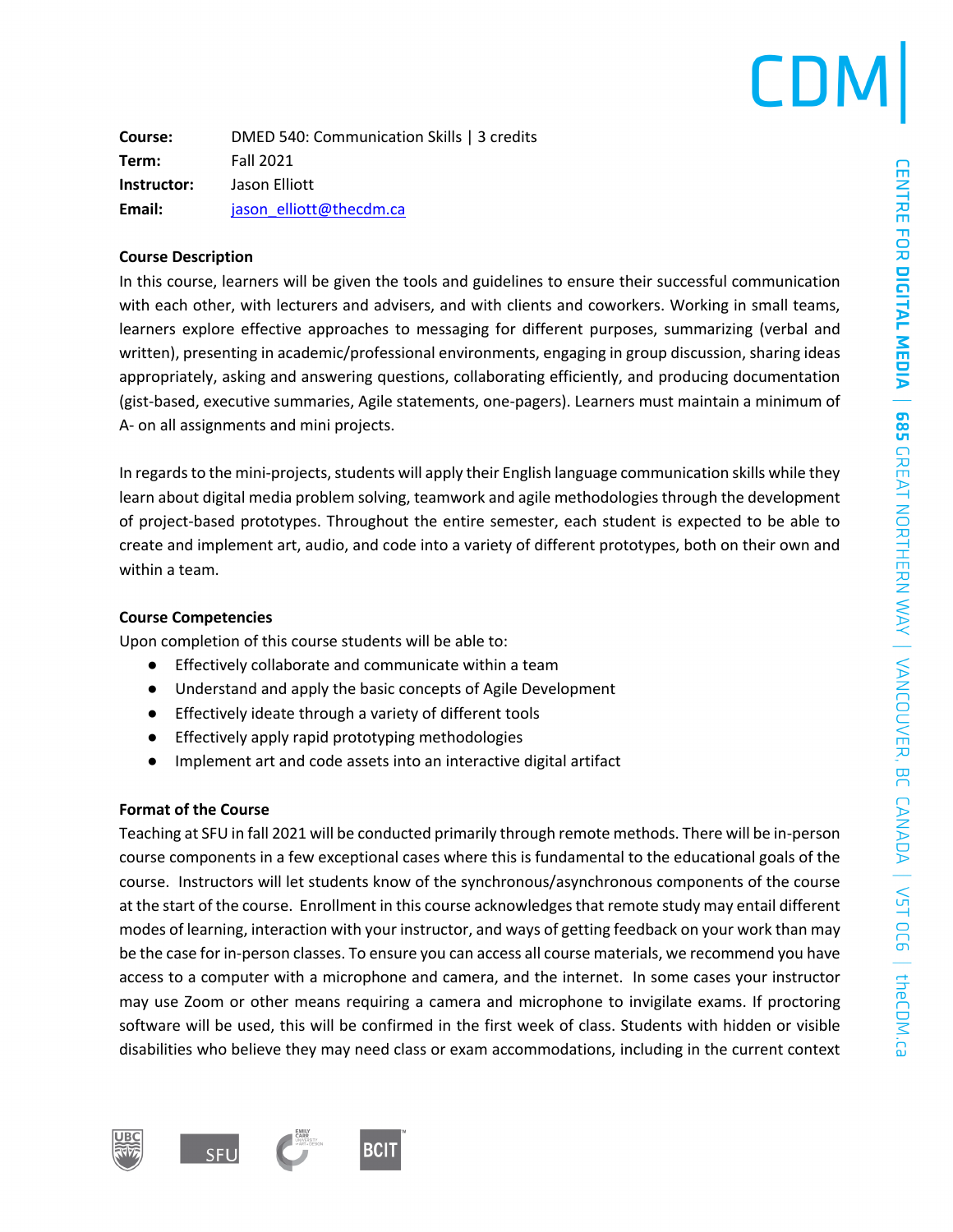of remote learning, are encouraged to register with the SFU Centre for Accessible Learning (caladmin@sfu.ca or 778-782-3112).

The course will run for 13 weeks with 2-hour weekly class sessions scheduled consisting of lectures, inclass activities, and student presentations. Students will work in teams assigned by the instructor and will be expected to work on the projects outside of class time.

### **Course Schedule**

| Week           | <b>Theme of Class</b>                                                                   | <b>Assignment</b>           | <b>Due</b> |
|----------------|-----------------------------------------------------------------------------------------|-----------------------------|------------|
| $\mathbf{1}$   | <b>CORE QUESTION: WHAT IS THIS COURSE ALL ABOUT?</b><br><b>Teams, Tools and Talking</b> | Interactive<br><b>Story</b> | Week 4     |
| $\overline{2}$ | <b>CORE QUESTION: HOW DO WE BE CREATIVE?</b><br><b>TEAM 1 SELECTION DAY</b>             |                             |            |
| $\overline{3}$ | CORE QUESTION: DOES THE STORY MAKE SENSE?                                               |                             |            |
| $\overline{4}$ | CORE QUESTION: WHAT IS USER CENTERED DESIGN?<br><b>INTERACTIVE STORY DUE</b>            | Targeted<br>Application     | Week 8     |
| 5              | <b>CORE QUESTION: WHO IS THIS APPLICATION FOR?</b>                                      |                             |            |
| 6              | CORE QUESTION: HOW DO WE PLAN BETTER FOR<br>DEVELOPMENT?                                |                             |            |
| $\overline{7}$ | CORE QUESTION: HOW DO WE KNOW IT WORKS?                                                 |                             |            |
| 8              | <b>CORE QUESTION:</b><br><b>APPLICATION DUE</b>                                         | <b>AR Game</b>              | Week 12    |
| 9              | CORE QUESTION: WHO IS THIS GAME FOR?                                                    |                             |            |
| 10             | CORE QUESTION: IS THIS GAME ENGAGING?                                                   |                             |            |
| 11             | CORE QUESTION: HOW DO WE KNOW IF IT IS FUN?                                             |                             |            |
| 12             | CORE QUESTION: WHAT IS LEFT TO DO?                                                      |                             |            |
| 13             | CORE QUESTION: WHAT DID WE LEARN THIS SEMESTER?<br><b>GAME DUE</b>                      |                             |            |

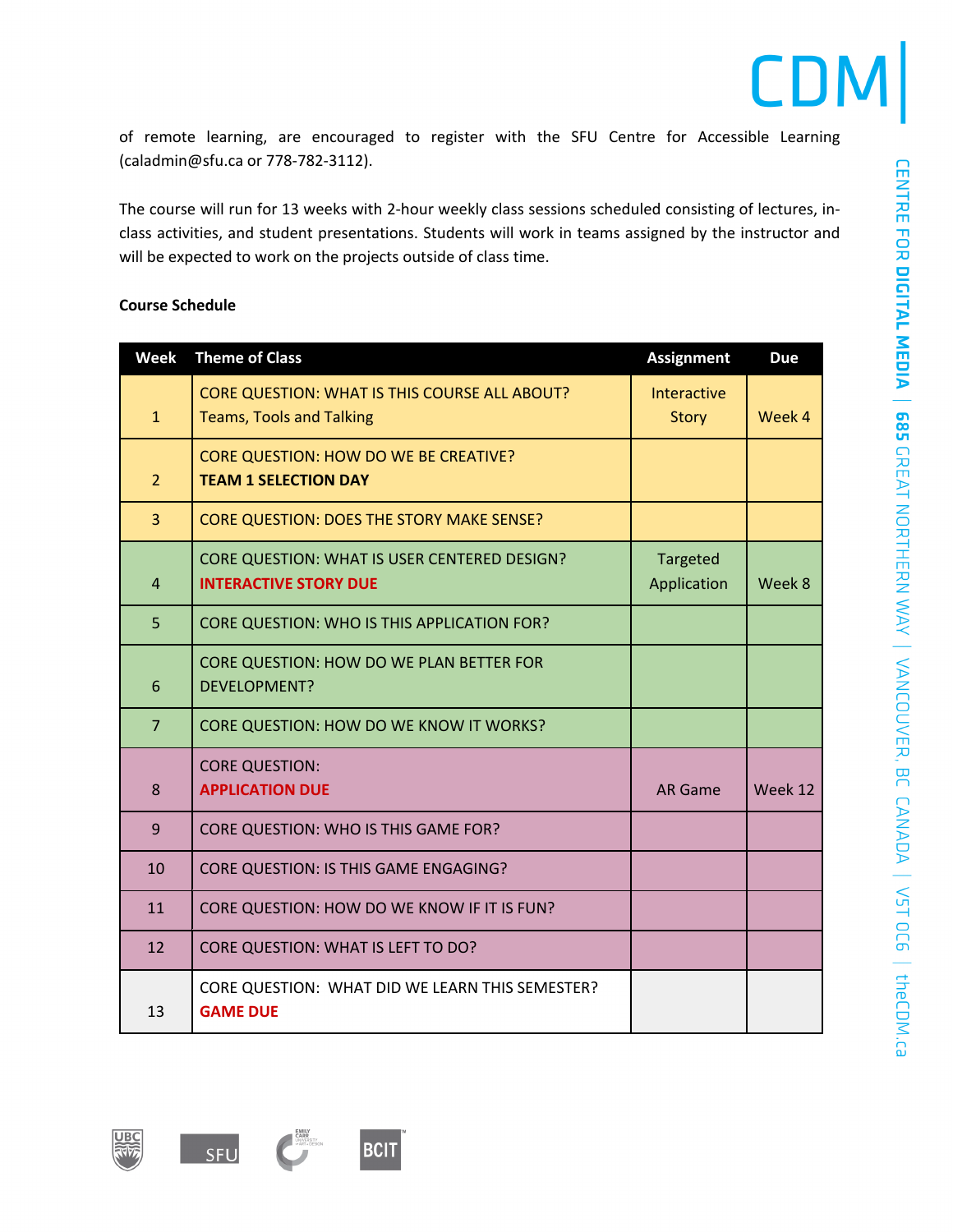### **Evaluation**

This course focuses on developing the skills required to effectively work on a team and understanding the basics of agile development. This will be achieved through developing three different prototype projects throughout the semester. The focus will be on rapid iterations, team communication, and demonstrating the in-class lessons in an effective way. While much of the work might be in analogue formats, all submissions must be in a digital format.

Grades will be based on the following criteria (subject to revision if deemed necessary):

### • **Individual Work 35%**

Individual work consists of three presentations that the students will create and present in class, as well as participating in the in-class exercises.

• **Prototyping Projects 40%**

There are three different projects that will be built during the semester, each of which will require multiple prototypes and presentations. This will include paper, physical, and digital artifacts to be created. These projects will be graded on a team basis and will be judged on a variety of metrics, such as exploration, creativity, quantity, and effectiveness.

### • **Teamwork 25%**

All projects in this course are team based. Students will be judged upon how they work within their team on an ongoing basis throughout the semester. Students will be primarily judged upon applying the team tools and methodologies taught in class. This will also include communication and interpersonal behaviours within the team itself.

### **Note on assessment:**

Unless specifically specified a student's grade will be based on their INDIVIDUAL contribution to team assignments, presentations, and projects. There will also be an ungraded mid-term Self/Peer Assessment. This will provide a baseline and guidance for growth over the rest of the semester.

### **Attendance**

Attendance and punctuality is mandatory. Repeated offences will not be tolerated and WILL affect your grade. You are responsible for making up for materials, in-class activities, and assignments missed. Students who are unavoidably absent due to illness or disability should notify their instructors of their situation. Note that late assignments/projects will not be accepted without prior arrangement or medical documentation.

### Office Hours

Office hours will be announced at the start of the course. Please feel free to email for appointments outside of office hours, subject to availability. Questions pertaining to the overall program should be directed to your assigned program advisor.

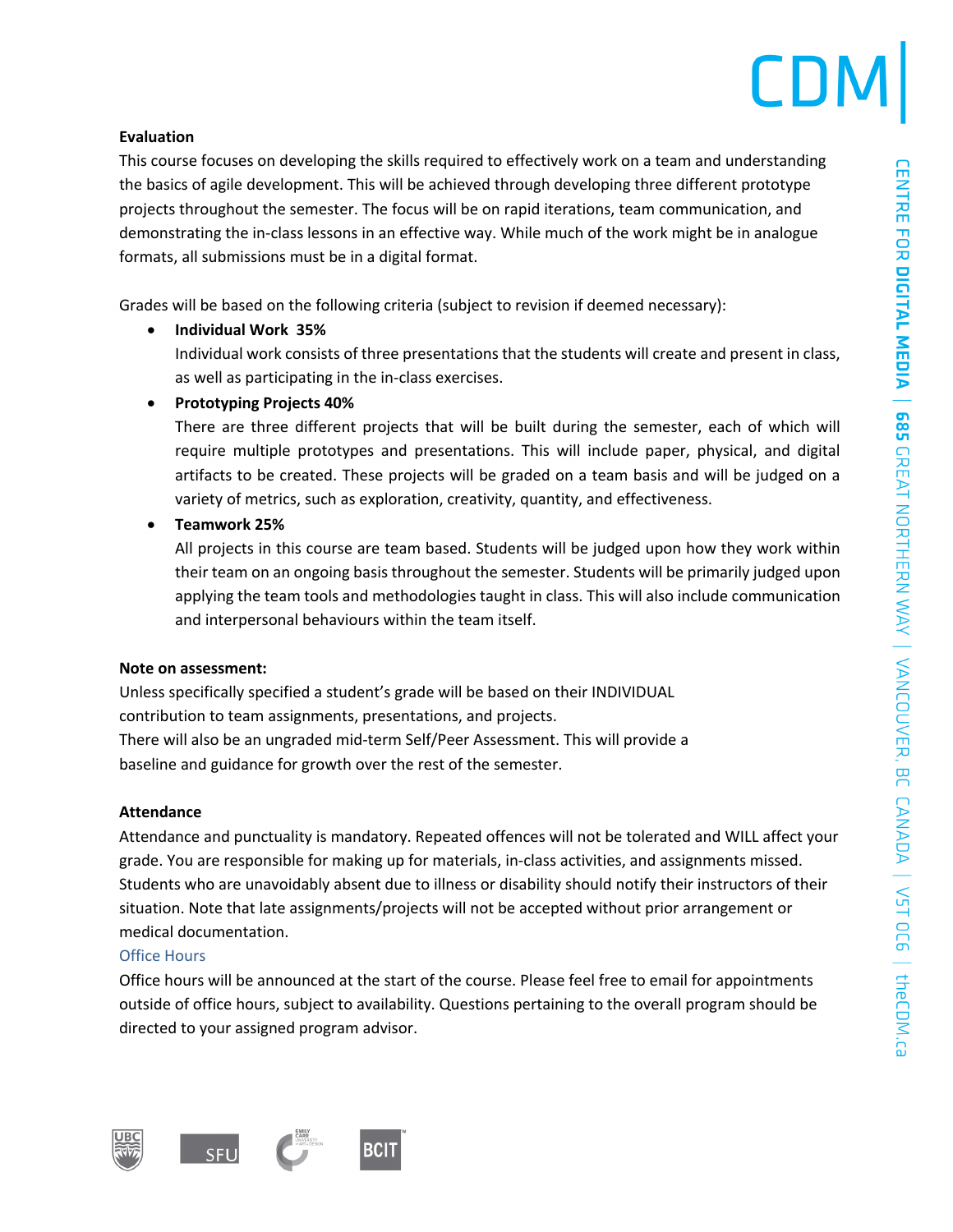**CDN** 

### **Required Readings**

There are no specific required readings for this course. However, there will be supplemental articles posted on Canvas that students are encouraged to read related to their coursework. Written & Spoken English Requirement

As with all Pre-MDM courses, this course has a high expectation with respect to communication. You will be expected to write, speak and otherwise express yourself to a high standard in English. Written and spoken work may receive a lower mark if it is, in the opinion of the instructor, deficient in English. It is the student's responsibility to seek extra help if they are not able to perform to expectations. Please talk to your professors or to your advisors if you would like recommendations on getting extra help.

### **Religious Accommodation**

The university accommodates students whose religious obligations conflict with attendance, submitting assignments, or completing scheduled tests and examinations. Please let your instructor know in advance, preferably the first week of class, if you will require any accommodations on these grounds.

### **Academic Integrity**

MDM considers plagiarism to be the most serious academic offense that a student can commit. Regardless of whether or not it was committed intentionally, plagiarism has serious academic consequences and can result in expulsion from the university. Plagiarism involves the improper use of somebody else's words or idea's in one's own work.It is the student's responsibility to ensure you fully understand what plagiarism is. Please see the SFU

website for an explanation of the various types of plagiarism and to take the plagiarism tutorial: http://www.lib.sfu.ca/help/writing/plagiarism

### **Grading Profile**

| A+ | 95-100 |
|----|--------|
| Α  | 90-94  |
| А- | 85-89  |
| R+ | 80-84  |
| В  | 75-79  |
| B- | 70-74  |
| C+ | 65-69  |
| C  | 60-64  |
| F  | በ - 59 |